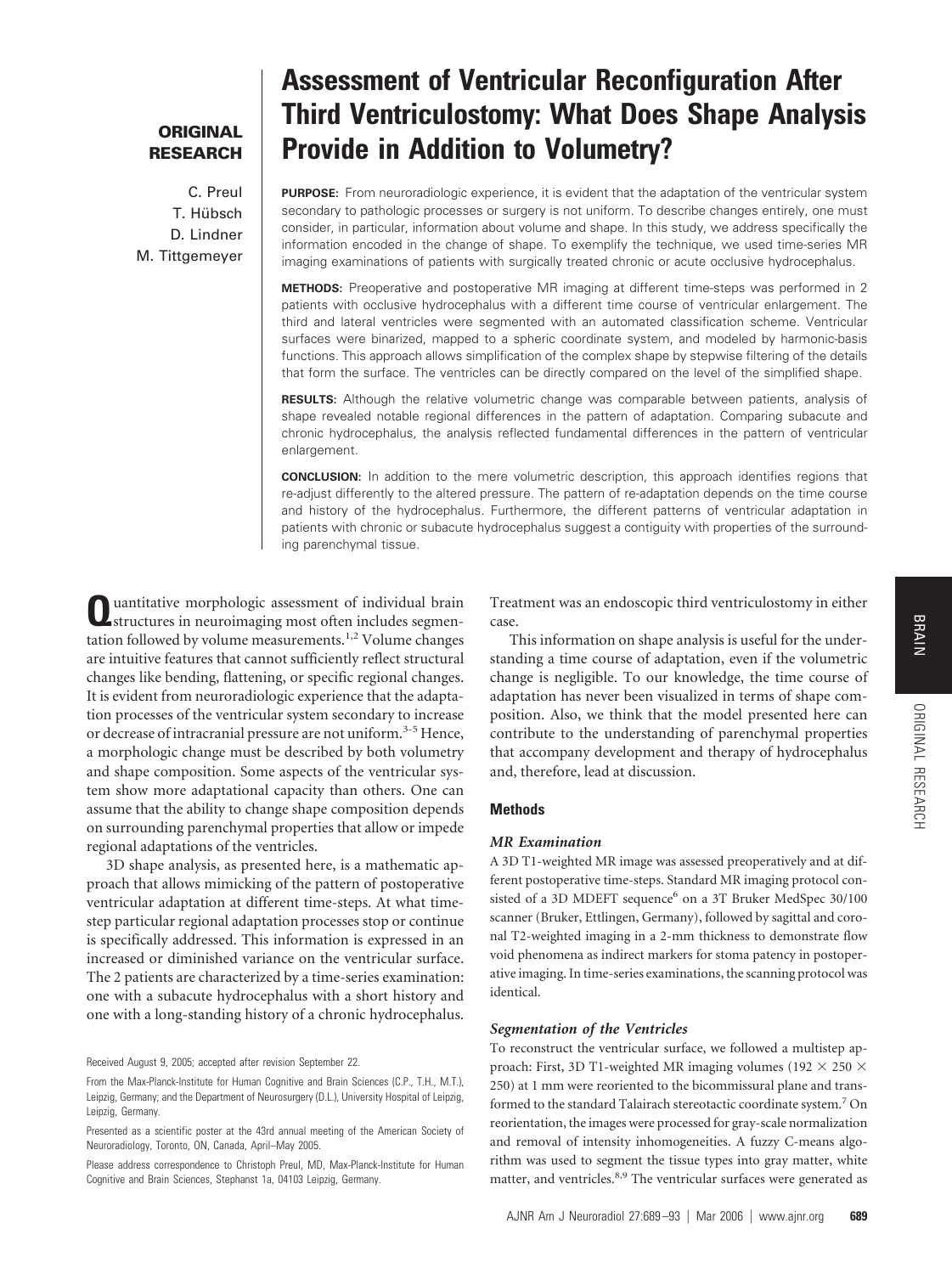

Fig 1. 3D shape decomposition with spheric harmonic-basis functions. The figure shows the reconstruction of the ventricular surface from order 1 (H1, left upper image) up to order 20 (H20, right lower image). The shape detail is effectively filtered as the number of harmonics is reduced.

smooth triangular meshes. On the basis of this procedure of segmentation, infratentorial ventricular system components were removed.

In addition, a volumetric measure of the ventricles was assessed. A region-growing algorithm was applied according to the method described by Hojjatoleslami and Kruggel<sup>10</sup> and adapted by Schnack et  $al.<sup>11</sup>$  The region-growing algorithm produced a count of isotropic voxels of 1-mm<sup>3</sup> volume.

## *Spheric Harmonic Functions*

The ventricular surfaces as generated from the segmentation algorithm were binarized and mapped to a spheric coordinate system. The following process of modeling the ventricular systems by harmonicbasis functions can be understood as mathematically simplifying the complex ventricular surface to a simple spheroid geometry, which is the most natural parameterization domain for the ventricular surface.<sup>12,13</sup> A single step modifying the surface toward the spheroid is mathematically expressed as a harmony. Each harmony consists of a number of coefficients. Low-order harmonies form the coarse shape; high-order harmonies model subtle superficial changes. Hence, the number of harmonies applied indirectly indicates the complexity of a particular surface (Fig 1). Distinct harmony steps were selected and visualized allowing a direct comparison of the different ventricular systems on the level of the simplified shape.

## *Selection and Characterization of Patients*

Two patients with hydrocephalus from different causes were sent from the Department of Neurosurgery for preoperative MR imaging and postoperative control at several time-steps. Both patients underwent neurosurgical therapy with endoscopically guided ventriculostomy of the third ventricle.14-16 The decision for this kind of treat-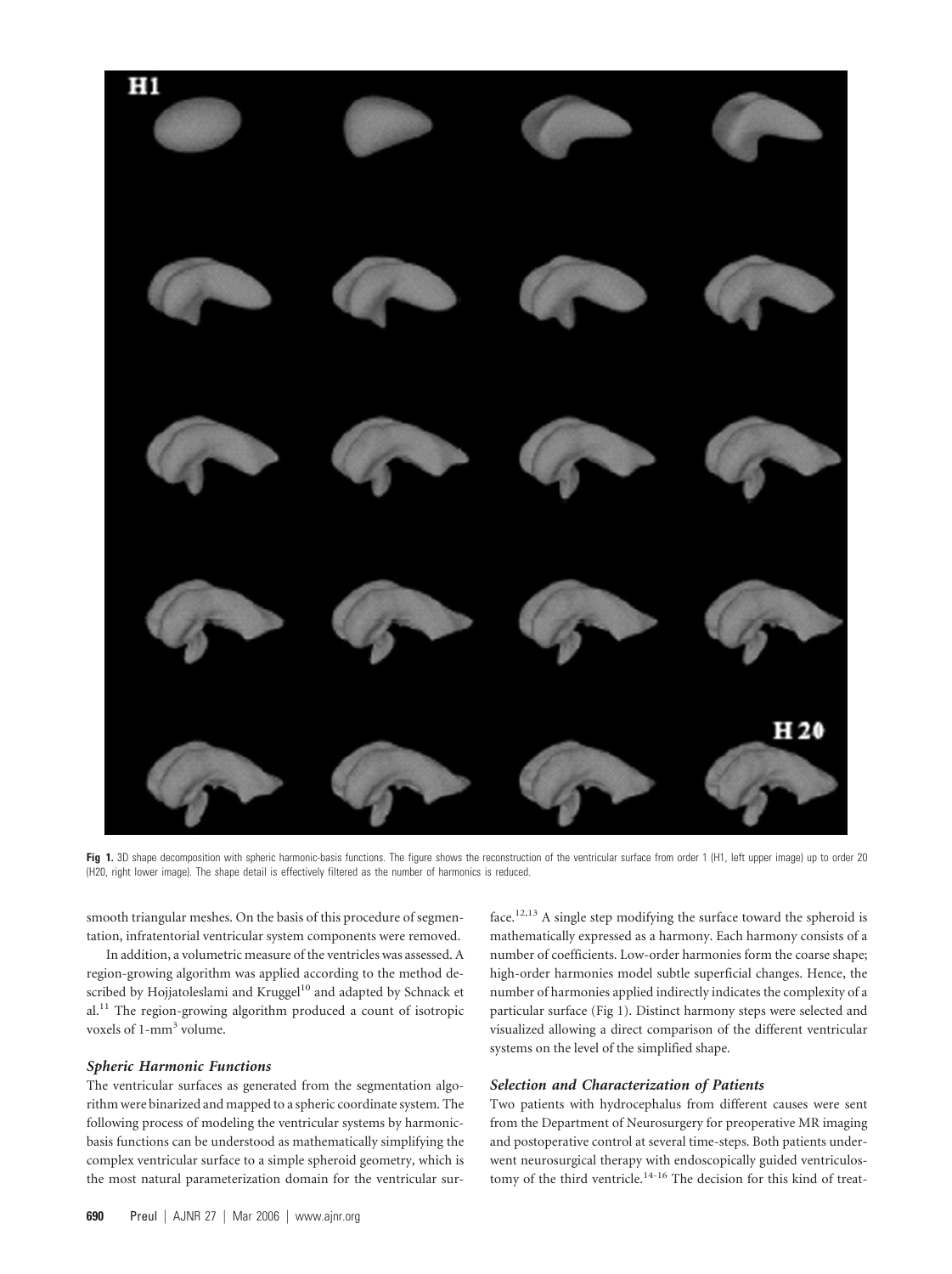

Fig 2. A, Pre- and second postoperative MR images of patient 1 (subacute hydrocephalus, left and right images) and segmented ventricular systems at preoperative and 3 postoperative time-steps (center). The segmented ventricular systems suggest a consecutive decrease in ventricular size (volumetric estimation, 218, 177, 132, 111 mL in the time course, respectively). Successful surgery is also documented by a flow void at the bottom of the third ventricle (right), indicating patency of the stoma.

*B*, The upper row shows the segmented ventricular systems at the different pre- and postoperative time-steps. The 3 consecutive rows depict the models of the ventricular systems at harmonies 5, 8, and 14, respectively. Color-coding reveals differences in variance to the respective preoperative ventricle. Postoperative adaptational processes are most pronounced in the early postoperative course, whereas later adaptations are discrete. In the more complex harmony steps, the changes are less obvious than those in the simpler ones.

ment was not based on our MR imaging analysis. Patients gave written informed consent to participate in the study according to institutional rules. Detailed information on patients' clinical status and MR imaging morphology follows.

**Patient 1.** A 28-year-old tiler with intermittent attacks of nausea, vertigo, and headaches underwent cranial MR imaging, which revealed a triventricular hydrocephalus secondary to aqueductal stenosis. Most likely, a recent respiratory infection had triggered an already narrow aqueduct to block. An endoscopic third ventriculostomy was performed to drain CSF into the interpeduncular cistern. Postoperative MR imaging was performed 4 days, 3 months, and 8 months after surgery. The patient recovered from his initial symptoms soon after surgery.

**Patient 2.** A 46-year-old dentist complained of progressive nervousness, mnestic deficits, and gait disturbances that had slowly progressed during the past 2 years. Cranial MR imaging showed an enlarged supratentorial ventricular system suggestive of occlusive hydrocephalus. The patient benefitted from a third ventriculostomy, which greatly eased his symptoms. Postoperative scans were obtained 5 days, 4 months, and 13 months after third ventriculostomy.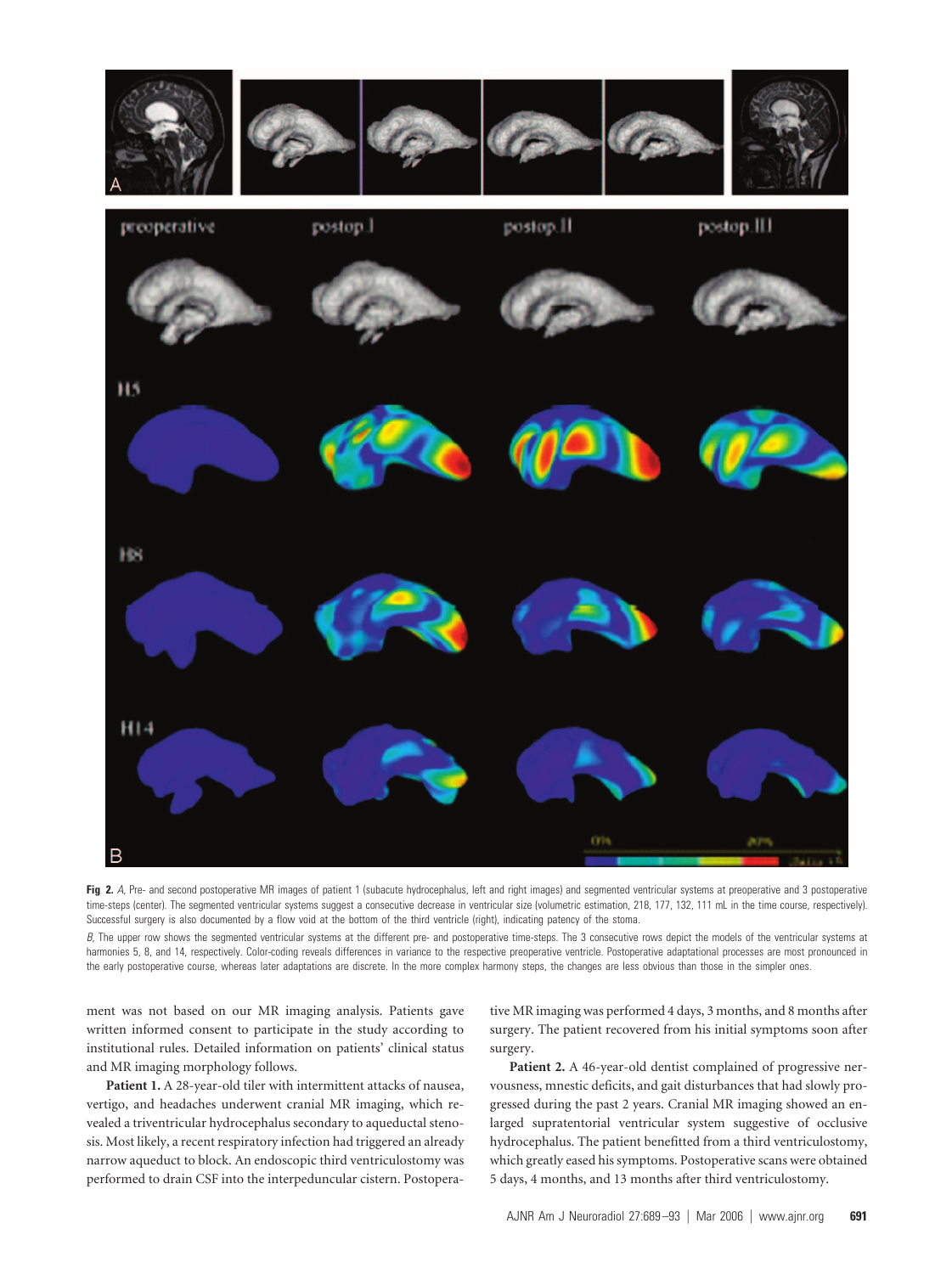

Fig 3. A, Left and right images show pre- and second postoperative MR images of patient 2 (chronic hydrocephalus). Segmented ventricular systems at preoperative and 3 postoperative time-steps are shown in the center. Although the segmented ventricular systems diminished in volume, the change in shape appears discrete (compared to T2-weighted midsagittal MR imaging scans [not shown]). (Volumetric estimation, 170, 128, 106, and 84 mL in the time course, respectively).

*B*, The adaptational processes are more pronounced in the later postoperative course. The underlying simplified shapes of the ventricles (see harmony 5, Fig. 2*B*) differ substantially. Most changes occur in the posterior parts of the ventricles. As in the previous case, the changes are less impressive in the more complex harmonics.

#### **Results**

Figure 2*A*shows the pre- and second postoperative MR images and the segmented ventricular systems at different time-steps from patient 1. In Fig 2*B,* the models of the ventricular systems at harmonies 5, 8, and 14 are depicted. When one interprets the images column by column, the differences in variance occur as early as in the first few harmonies. Interestingly, the preoperative condition and the latest postoperative condition have the most similar underlying shape configurations. This finding can be explained by the discrete adaptation processes taking place in the late postoperative course. In contrast, the 2 early postoperative conditions widely differ from the more stable pre- and late postoperative conditions. Harmony steps 5 and 10 reveal extensive differences in the variance in the area of the posterior ventricular horn. Noteworthy, the adaptational configuration is more discrete in the area of the third ventricular floor as the target structure of the ventriculostomy.

The results in chronic hydrocephalus are quite different (Fig 3*A*, -*B*). The variance is smaller, as expected, but also less accentuated in the early postoperative course. The adaptation process is more prolonged than that in subacute hydrocephalus. All readjustment processes can be seen in the early har